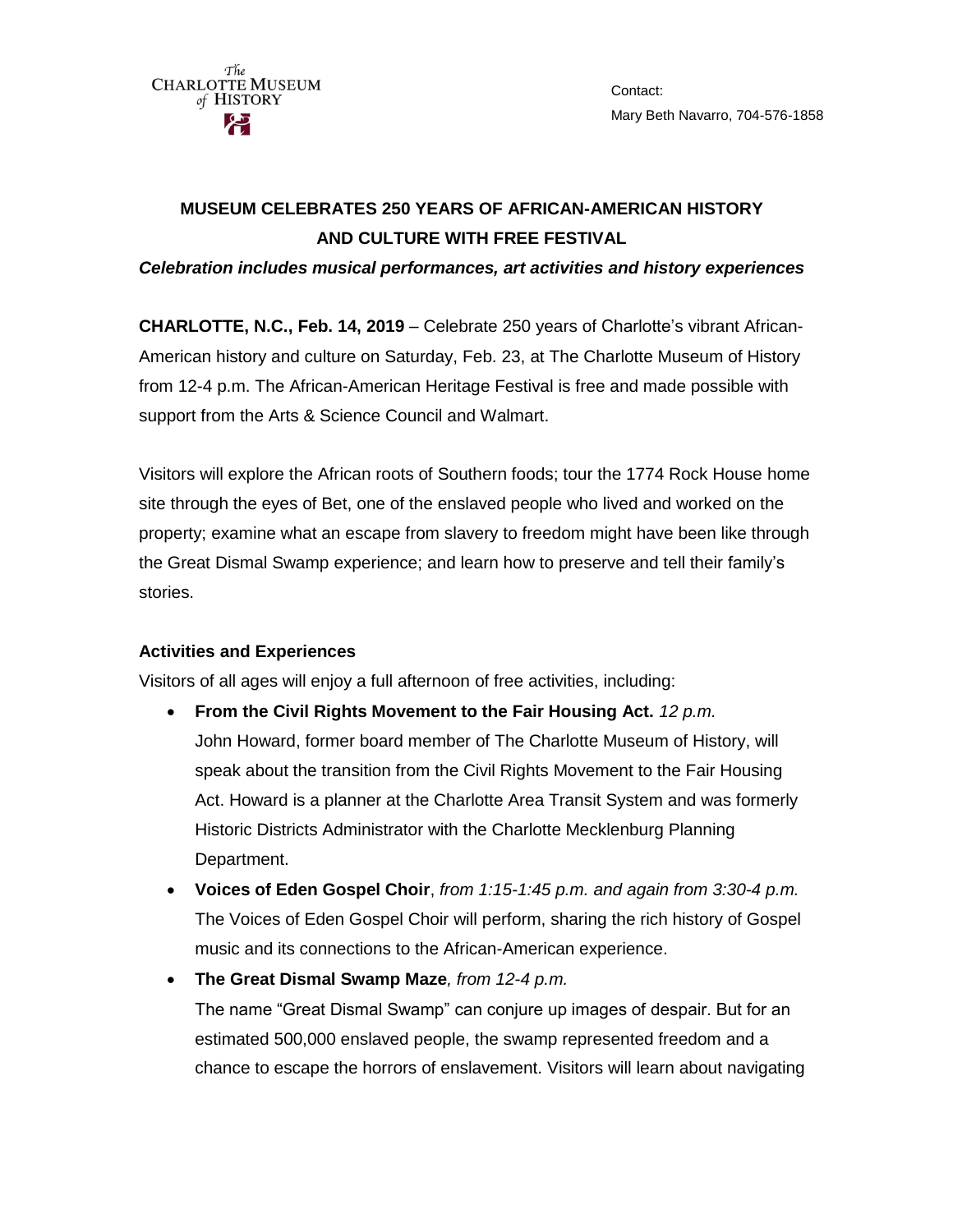

the dangers of the Great Dismal Swamp to better understand the hardships these communities endured to have basic freedoms.

**Traveling Blue**, *2-3:15 p.m.*

Tenya Colemon and Ana Lucia Divins of Traveling Blue will perform music ranging from Mississippi blues and traditional jazz to Latin-American folk songs. Traveling Blue's performance is sponsored by a Culture Blocks grant. Culture Blocks is a community partnership between the Arts & Science Council, the Charlotte Mecklenburg Library and Mecklenburg County Park and Recreation to bring arts and cultural experiences closer to where residents live. Mecklenburg County funds Culture Blocks.

**Charlotte's Champions of Equality**, *12-4 p.m.*

UNC-Charlotte's Atkins Library is home to a wealth of resources that highlight Charlotte's civil rights history. From personal accounts to letters from Martin Luther King Jr., the library archivists will be onsite to help you hear the voices of the Queen City's champions of equality.

**Blacksmith Demonstration***, 12-4 p.m.*

Many enslaved people were skilled craftsmen and master tradesmen. Join representatives from Historic Rosedale Plantation to learn how one enslaved man named Nat became a renowned blacksmith here in Mecklenburg County.

### **Explore the African roots of Southern foods,** *12-4 p.m.*

Explore African influences on Southern food culture with the museum's costumed interpreters.

**Explore the Hezekiah Alexander Home Site**, *12-4 p.m.*

Visitors can step inside the Hezekiah Alexander Rock House (ca. 1774), the oldest home in Mecklenburg County, listed on the National Register of Historic Places.

**Finding Your Family Story,** *from 12-4 p.m.*

Join the Charlotte Mecklenburg Library and the Olde Mecklenburg Genealogical Society to learn about genealogy resources for tracing your family's history and tips and tricks for preserving your family stories.